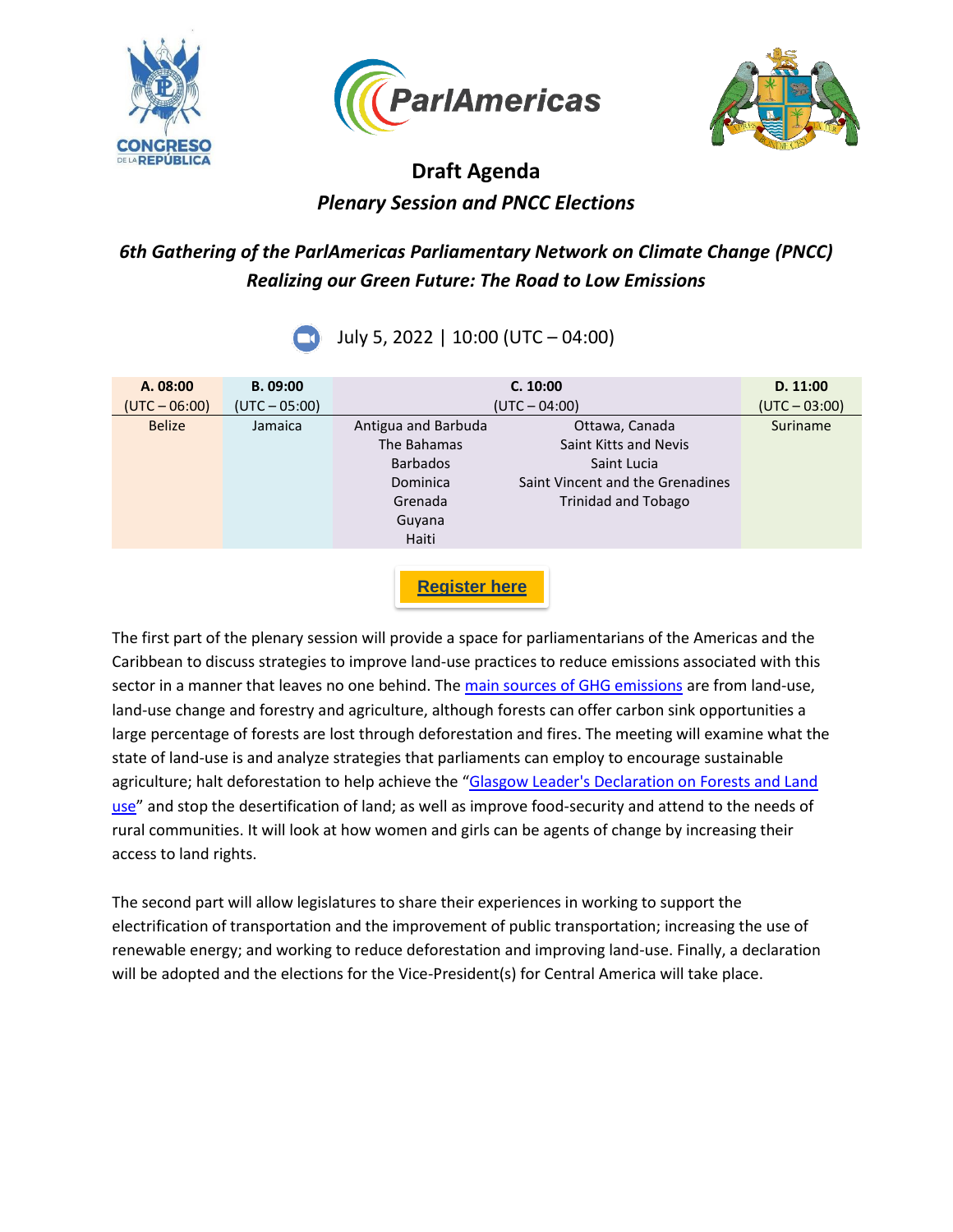|                                                              | A. $08:00 - 08:15$                                                    | <b>Welcoming remarks</b>                                                                |  |
|--------------------------------------------------------------|-----------------------------------------------------------------------|-----------------------------------------------------------------------------------------|--|
|                                                              | $B. 09:00 - 09:15$                                                    | Member of Congress Julio César Longo Maldonado (Guatemala), Secretary of                |  |
|                                                              | $C. 10:00 - 10:15$                                                    | the Board of Directors of the Congress and President of the Environment and             |  |
|                                                              | D. $11:00 - 11:15$                                                    | <b>Tourism Committee of Parlatino</b>                                                   |  |
|                                                              |                                                                       | The Honourable Joseph Isaac (Dominica), Speaker of the House of Assembly<br>$\bullet$   |  |
|                                                              |                                                                       | and ParlAmericas Board Member                                                           |  |
|                                                              |                                                                       | Senator Raúl Bolaños-Cacho Cué (Mexico), President of the committee on                  |  |
|                                                              |                                                                       | Environment, Natural Resources and Climate Change and Vice-President for                |  |
|                                                              |                                                                       | North America of the ParlAmericas Parliamentary Network on Climate Change               |  |
|                                                              |                                                                       |                                                                                         |  |
|                                                              | A. $08:15 - 09:00$                                                    | Specialist presentation: Supporting sustainable and inclusive agriculture and land-     |  |
|                                                              | $B. 09:15 - 10:00$                                                    | use practices to reduce emissions                                                       |  |
|                                                              | $C. 10:15 - 11:00$                                                    |                                                                                         |  |
|                                                              | D. $11:15 - 12:00$                                                    | Subject matter specialists will provide an overview of the current trends being seen in |  |
|                                                              |                                                                       | the region regarding agricultural, land-use change, and its effects on native forests.  |  |
|                                                              |                                                                       | The presentations will also provide strategies of how parliaments can support:          |  |
|                                                              |                                                                       | sustainable agricultural practices which are responsive to the needs of local           |  |
|                                                              |                                                                       | communities and women, the conservation of forests, and work to achieve SDG 2 (Zero     |  |
|                                                              |                                                                       | Hunger) and the United Nations Convention to Combat Desertification (UNCCD).            |  |
|                                                              | Finally financing opportunities for climate action will be discussed. |                                                                                         |  |
|                                                              |                                                                       |                                                                                         |  |
|                                                              |                                                                       | Moderator: The Honourable Senator Rosa Galvez (Canada), President of the                |  |
|                                                              |                                                                       | ParlAmericas Parliamentary Network on Climate Change                                    |  |
|                                                              |                                                                       | Dr. Mercedes Bustamente, Professor at the department of Ecology in the<br>$\bullet$     |  |
|                                                              |                                                                       | University of Brasilia, member of the Science Steering Committee of the                 |  |
|                                                              |                                                                       | Science Panel for the Amazon, and lead author of the 6th Assessment Report              |  |
|                                                              |                                                                       | of the IPCC                                                                             |  |
|                                                              |                                                                       | Dr. Osana Bonilla-Findji, Science Officer for the Climate Change, Agriculture           |  |
|                                                              |                                                                       | and Food Security Climate Smart Agricultural Practices Flagship                         |  |
|                                                              |                                                                       | The Honourable Matthew Samuda (Jamaica), Minister without Portfolio in the              |  |
|                                                              |                                                                       | Ministry of Economic Growth and Job Creation and Co-Chair of the NDC                    |  |
|                                                              |                                                                       | Partnership                                                                             |  |
|                                                              |                                                                       |                                                                                         |  |
|                                                              | A. $09:00 - 09:05$                                                    | Conclusions from the IPU Regional seminar on climate change for parliaments of          |  |
| <b>Latin America and the Caribbean</b><br>$B. 10:00 - 10:05$ |                                                                       |                                                                                         |  |
|                                                              | $C. 11:00 - 11:05$                                                    |                                                                                         |  |
|                                                              | D. $12:00 - 12:05$                                                    | With the objective to strengthen institutional synergies between ParlAmericas and the   |  |
|                                                              |                                                                       | Interparliamentary Union to advance climate action in the region, the main              |  |
|                                                              |                                                                       | conclusions will be presented from the IPU Regional seminar on climate change for       |  |
|                                                              |                                                                       | parliaments of Latin America and the Caribbean, which took place June 28-30, in         |  |
|                                                              |                                                                       | Montevideo, Uruguay.                                                                    |  |
|                                                              |                                                                       |                                                                                         |  |
|                                                              |                                                                       |                                                                                         |  |

• Senator **Raúl Lozano Bonet** (Uruguay), Bureau Member of the IPU Standing Committee on Sustainable Development and host of the IPU Regional Seminar